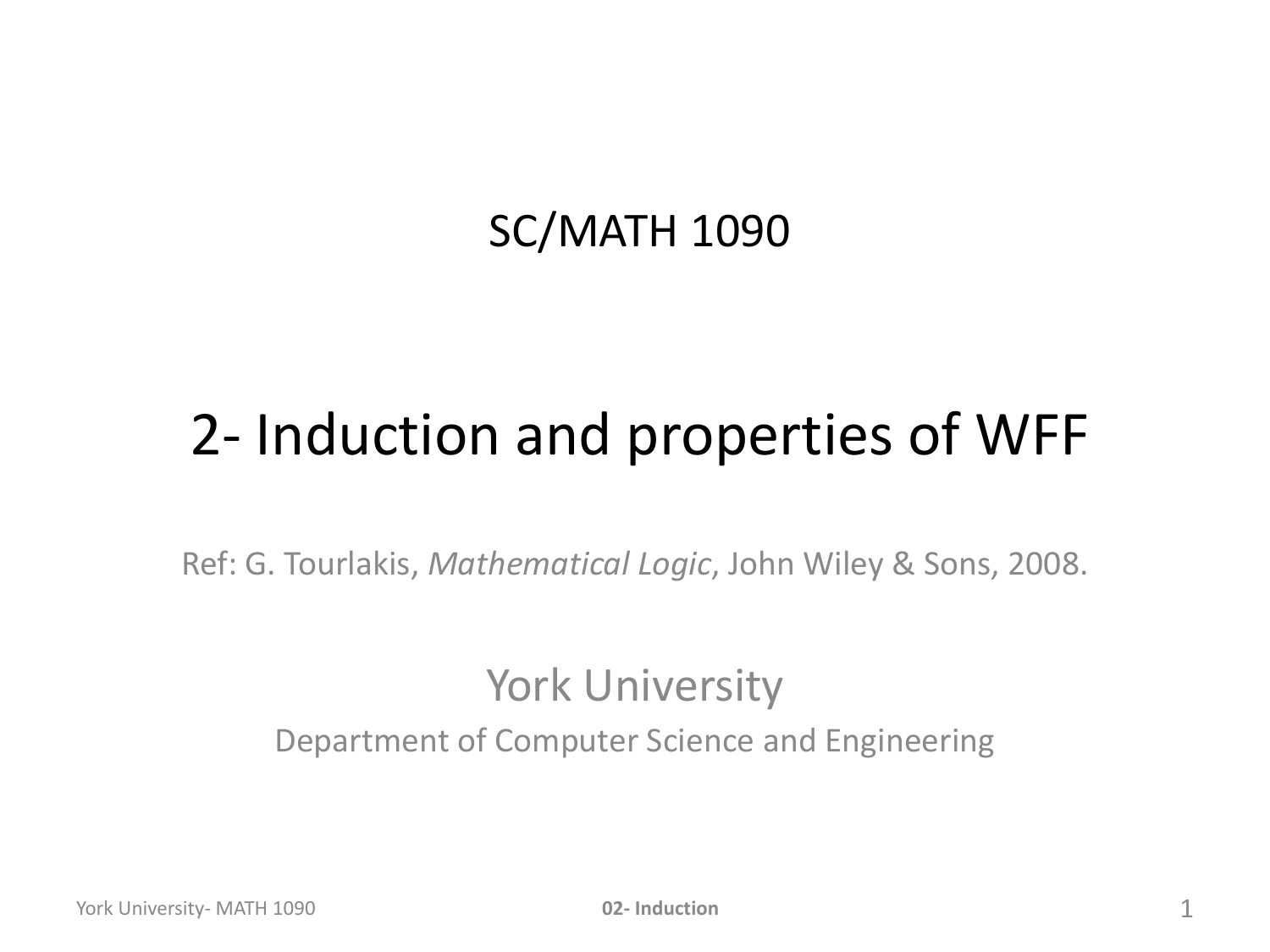## **Overview**

- **Simple** induction on natural numbers
- **Complete or Strong** induction
- Induction on **complexity** of WFF
- A few theorems about formulae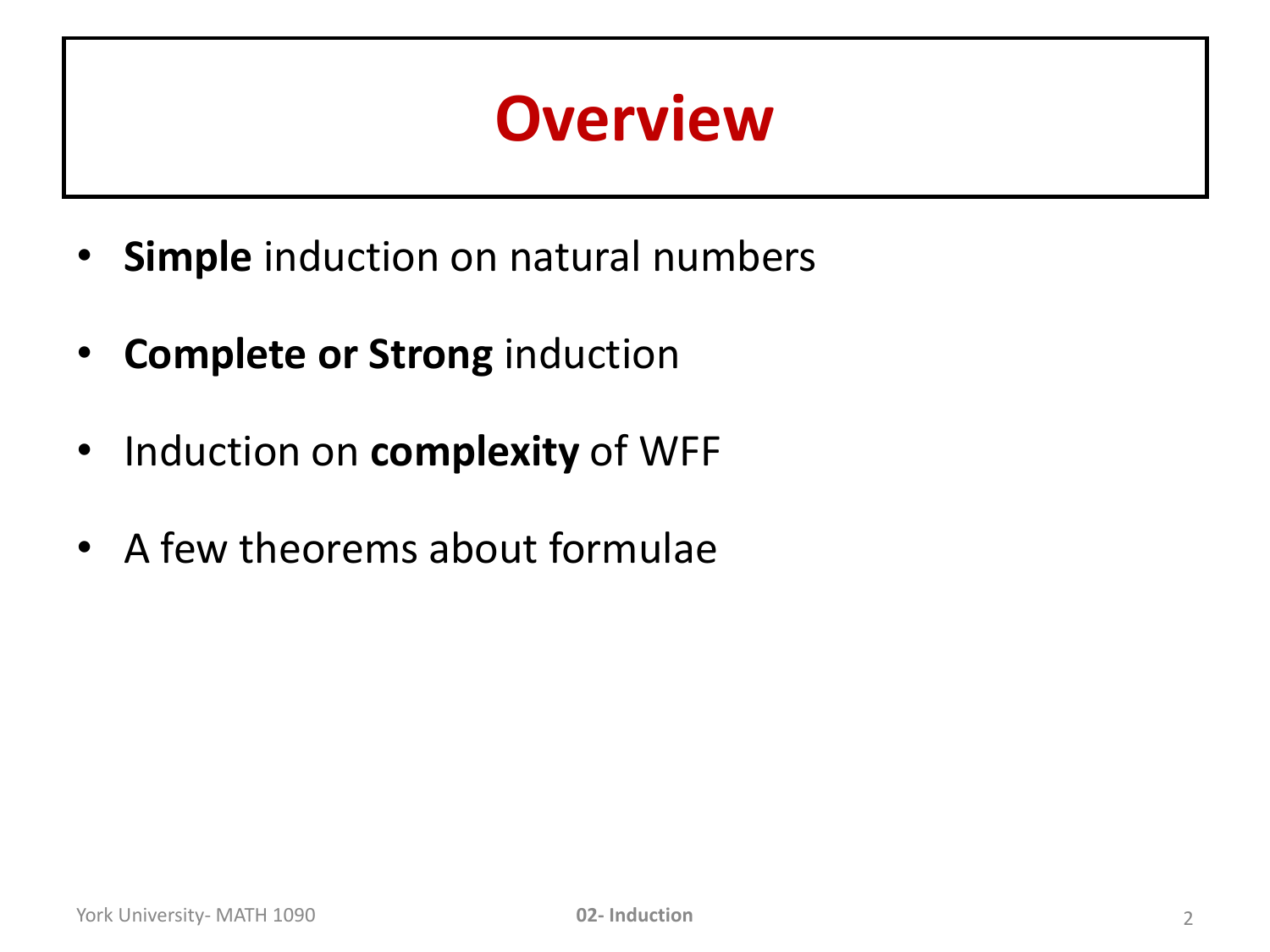# **Simple Induction**

#### **on Natural Numbers**

- P(n): Some property of the natural number n
- Goal: Prove that P(n) holds for all  $n \in N$  (or prove P(n) is true for arbitrary *n*)
- Induction:
	- **Basis**: Prove that P(0) holds
	- **Induction Step**:

Assume **Induction Hypothesis** (I.H.)

P(k) holds for k=n-1

then prove P(n) holds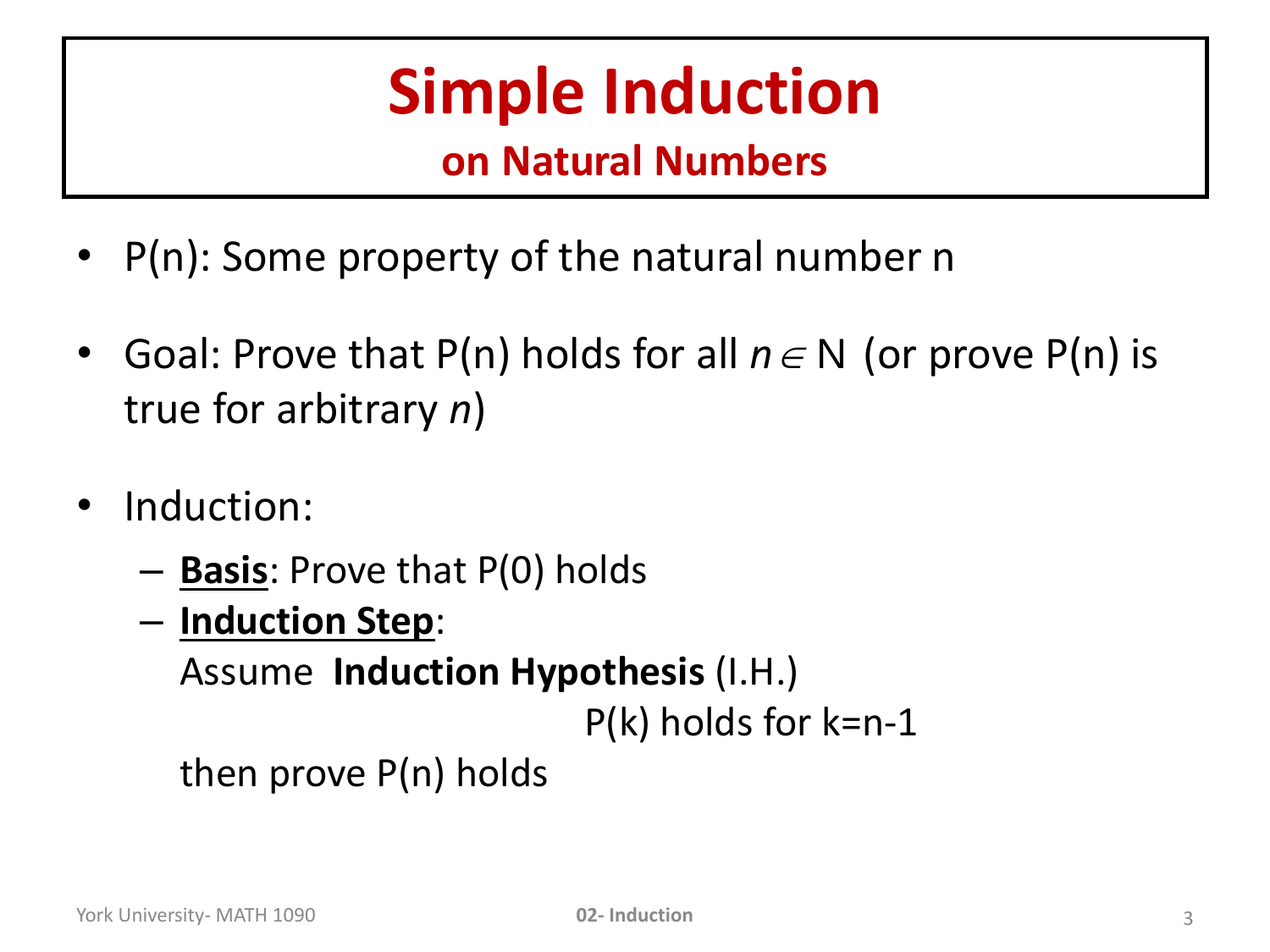### **Example**

### **Simple induction on natural numbers**

- **Prove** 2  $(n+1)$  $0 + 1 + \ldots + (n-1)$  $\ddot{}$  $+1+...+(n-1)+n=$ *n n*  $n-1) + n$ 2  $(n+1)$  $(n)$ : 0  $\ddot{}$  $\sum i =$  $=$ *n n*  $P(n): \sum_{i}$ *n i*
- **Basis**: Prove P(0) holds

$$
P(0): \sum_{i=0}^{0} i = 0 = \frac{0.(0+1)}{2}
$$

- **Induction Step:**
	- $-$  We assume P(k) holds for k=n-1:

– Now we prove P(n) holds

$$
P(k=n-1): \sum_{i=0}^{k=n-1} i = \frac{k(k+1)}{2} = \frac{(n-1)n}{2}
$$

$$
P(n): \sum_{i=0}^{n} i = n + \sum_{i=0}^{n-1} i = n + \frac{(n-1)(n)}{2} = \frac{2n + n^2 - n}{2} = \frac{n(n+1)(n+1)}{2}
$$

York University- MATH 1090 **02- Induction** 4

2

 $=$ 

 $(n+1)$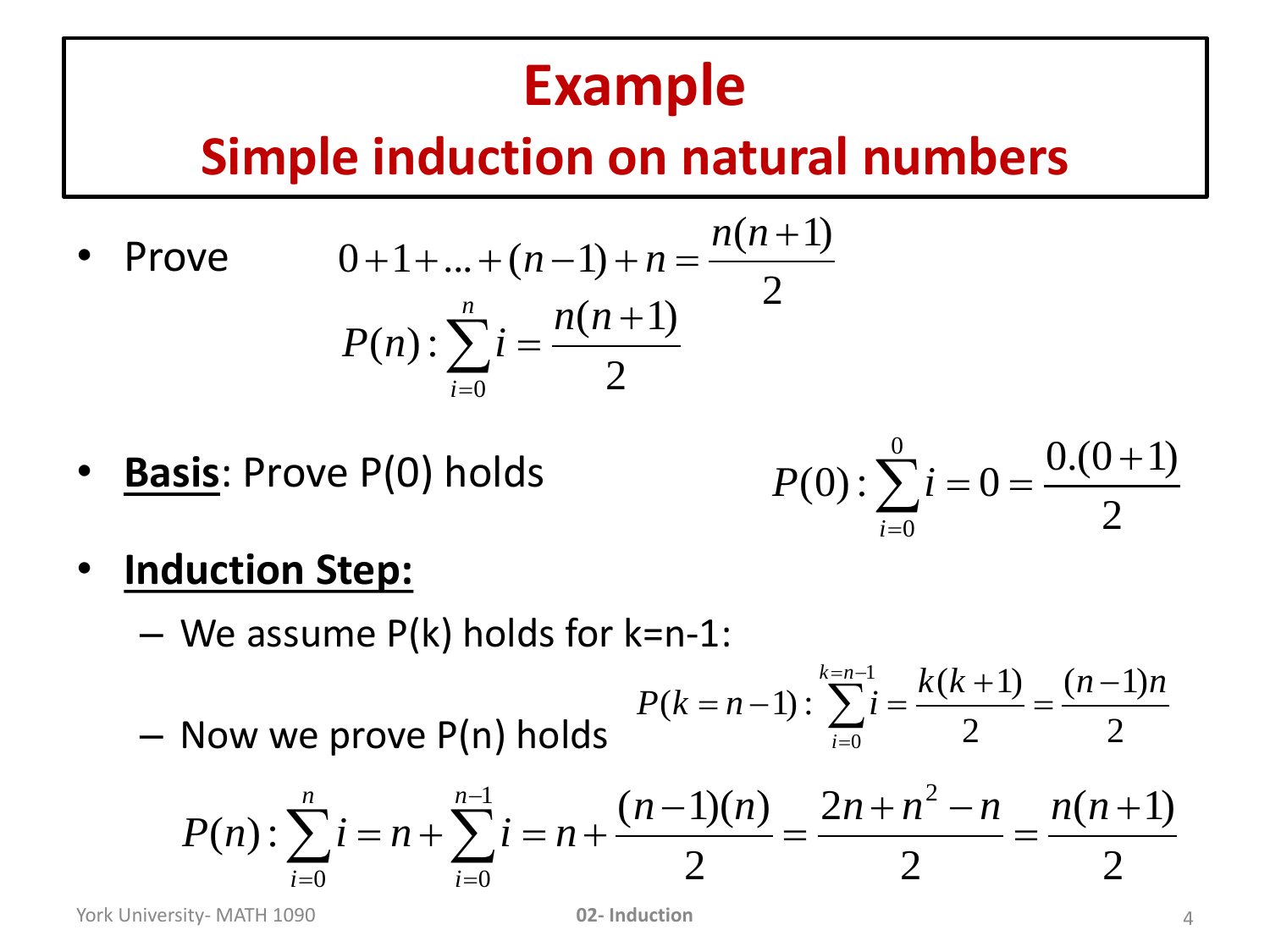## **Example**

### **Simple Induction on step number!**

- Prove that robot R can go up the staircase to any arbitrary step
- Proof by simple induction on step number
- **Basis**: prove that R can get to the beginning of the staircase (step 0)
- **Induction step:**

Prove that R can take a step up (If R can get to step (n-1), it can go to step n)

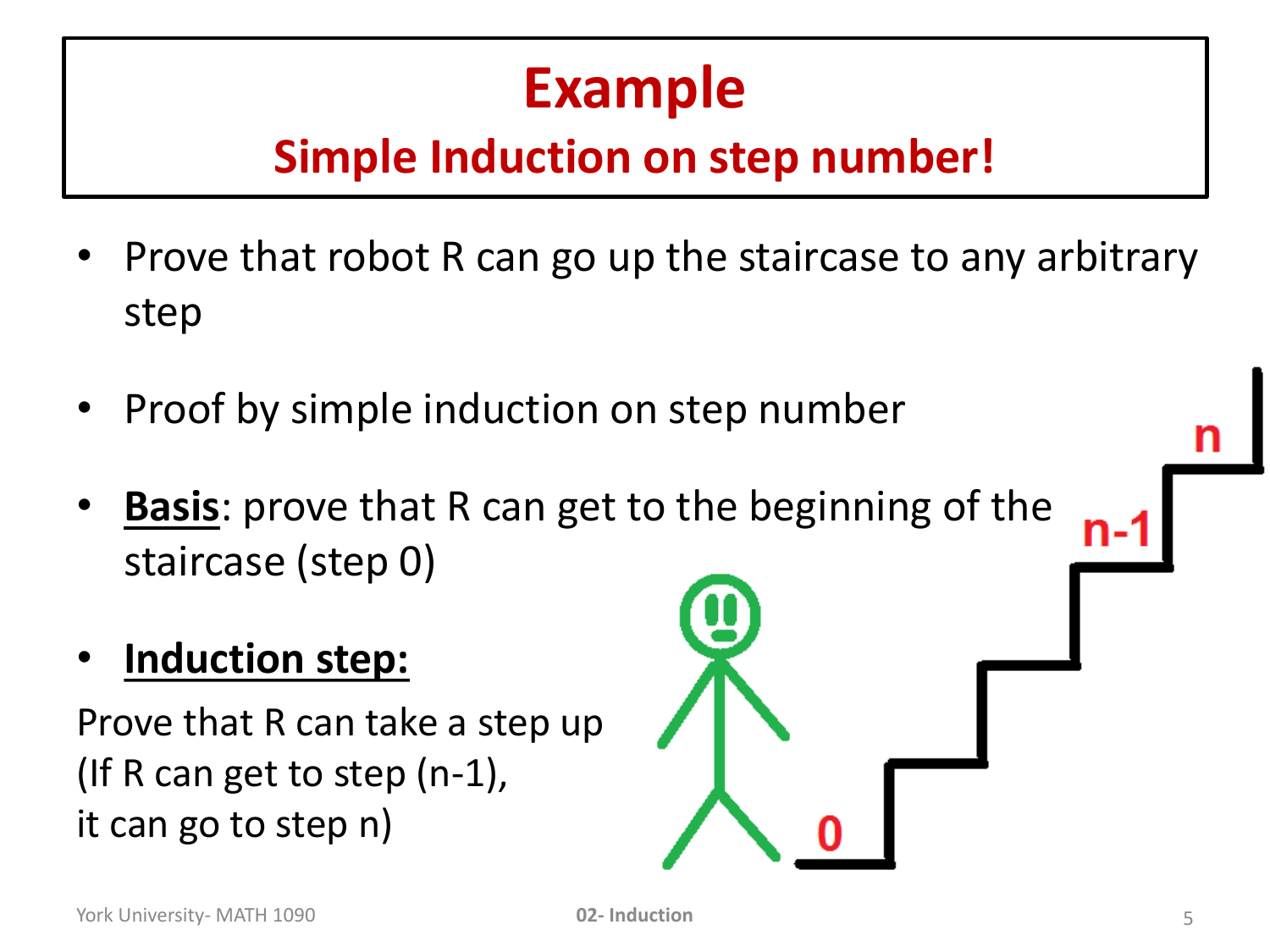### **Complete (strong) Induction on Natural Numbers**

- P(n): Some property of the natural number n
- Goal: Prove that P(n) holds for all  $n \in N$  (or prove P(n) is true for arbitrary *n*)
- Induction:
	- **Basis**: Prove that P(0) holds
	- **Induction Step**:

Assume **Induction Hypothesis** (I.H.)

P(k) holds **for all k<n**

then prove P(n) holds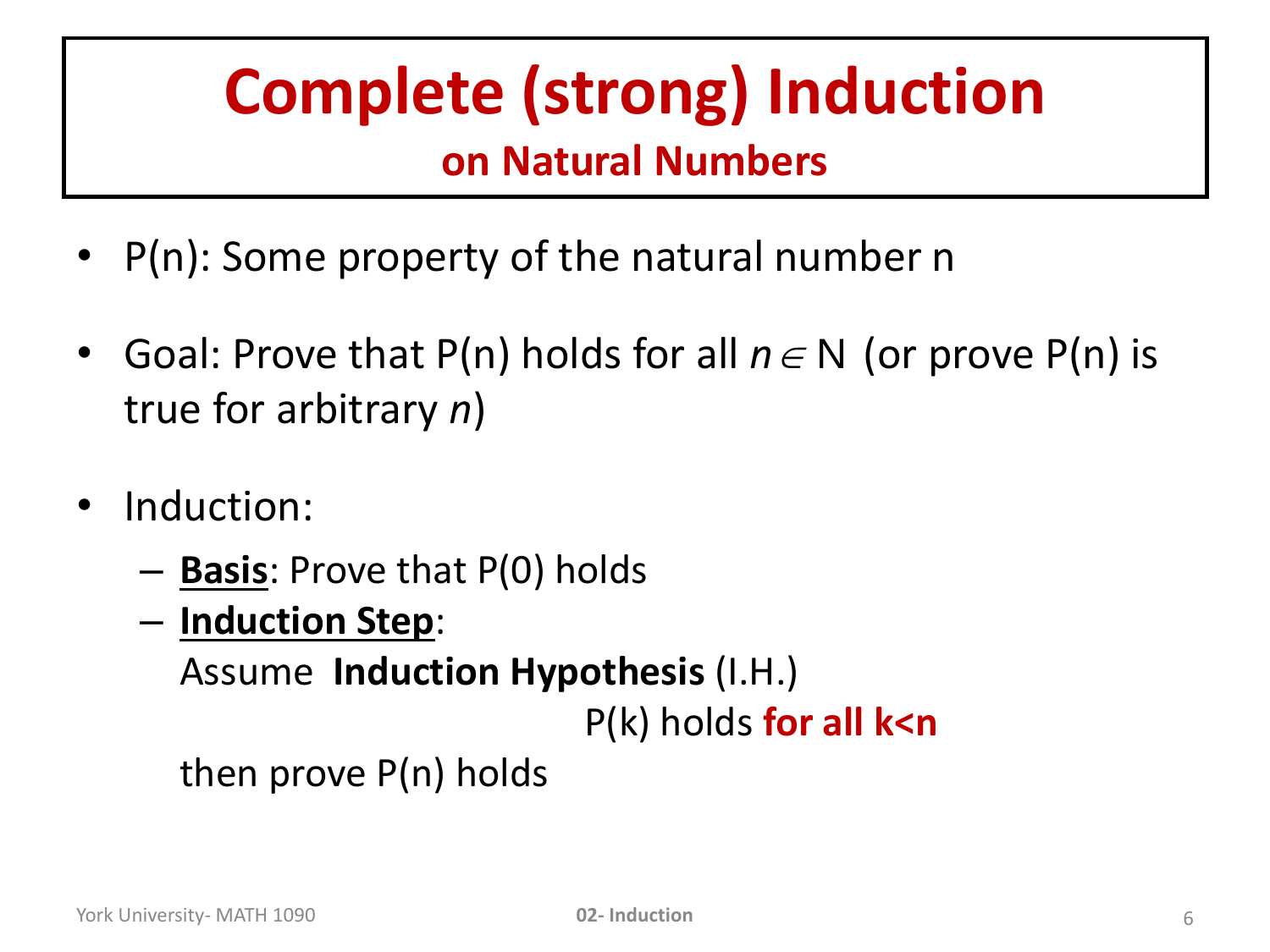## **Example**

### **Strong induction on step number!**

- Prove that robot R can go up the staircase to any arbitrary step
- Proof by simple induction on step number
- **Basis**: prove that R can get to the beginning of the staircase (step 0)

### • **Induction step:**

Prove that R can take a step up (If R can get to steps k<n, it can go to step n)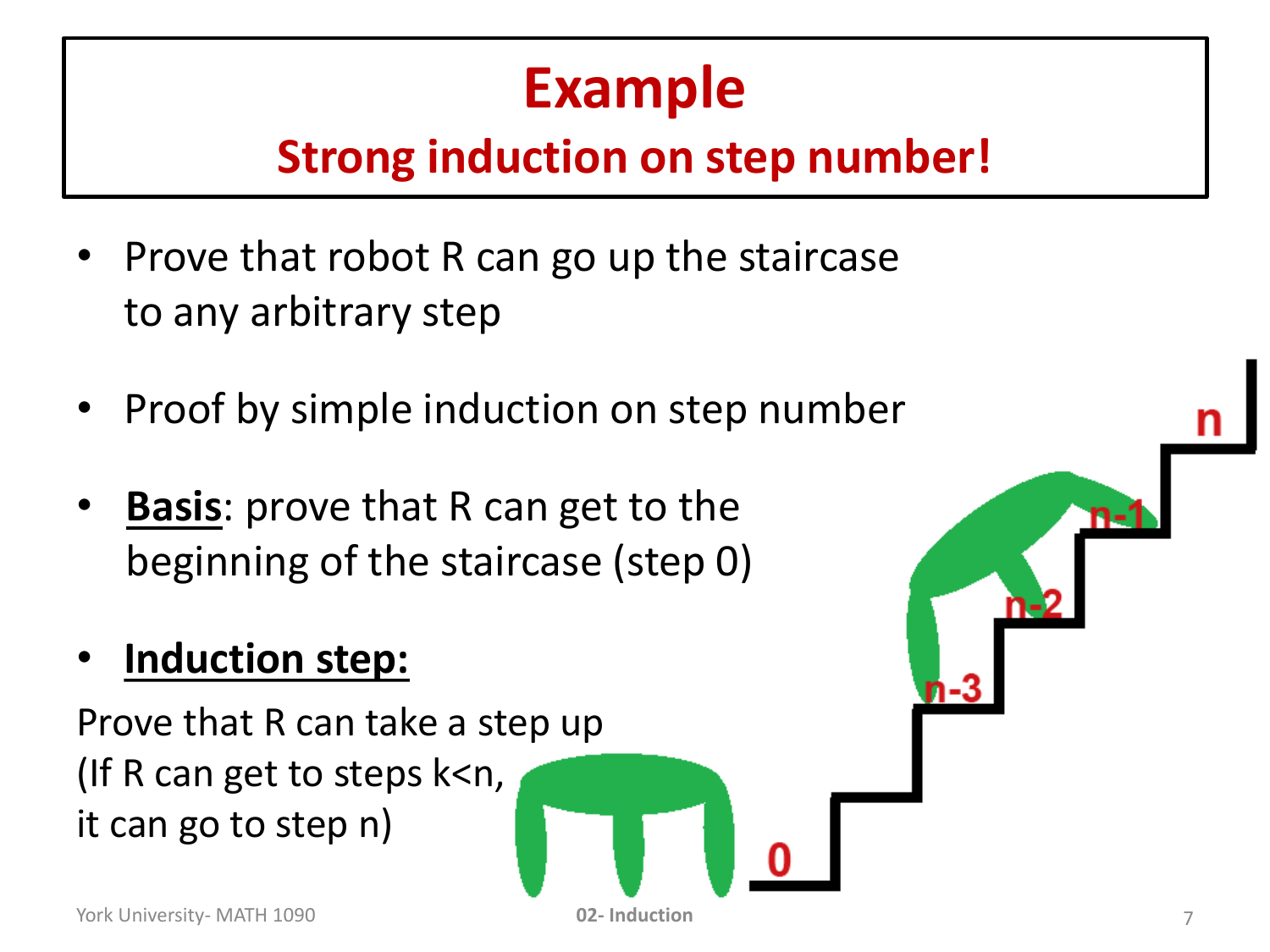## **Framework for proofs by induction on formulae**

To prove P holds for any formula, take these steps:

**Basis:** Prove P holds for atomic formula X (complexity=0)

#### • **Induction step:**

- Assume P holds for all formula with complexity k<n, where n is complexity of X
- Prove P holds for X
	- If X has the form  $(-A)$
	- If X has the form (A o B), where  $o \in \{\wedge, \vee, \rightarrow, \equiv\}$